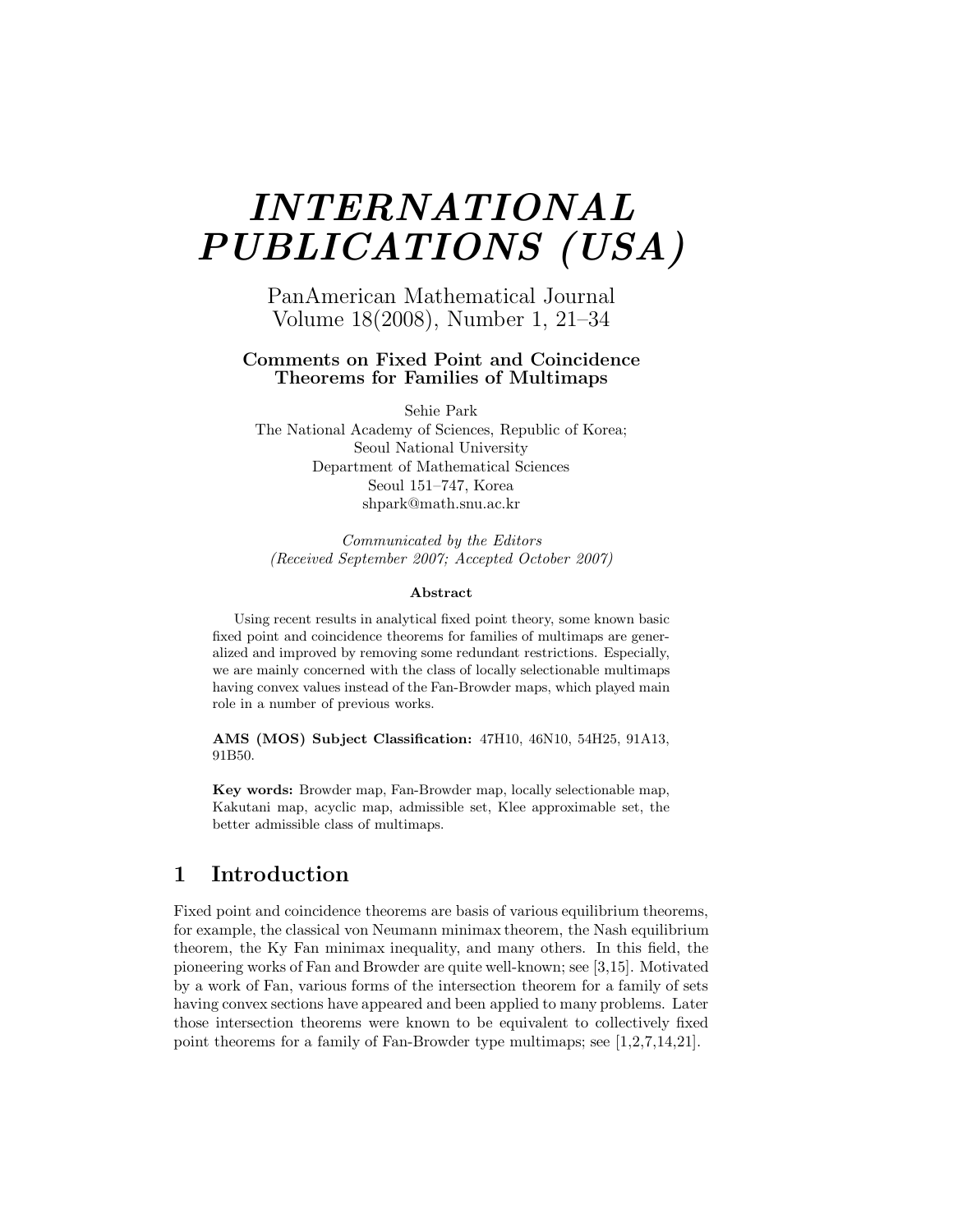Recently, in a sequence of papers, Lin et al. [8-11] further generalized the above-mentioned results to some collective coincidence theorems for two families of multimaps within various circumstances. As applications of those new results, for example, they introduced in [10] an equilibrium problem in our real life with *m* families of players and 2*m* families of constraints on strategy sets; and obtained in [9] existence theorems of equilibria of such problems and existence theorem of equilibria of abstract economies with two families of players.

In the present paper, all of the basic theorems for a family of multimaps and the basic coincidence theorems for two families of multimaps are reexamined and generalized. In fact, the basic results in [8-11] do not reflect recent progress in analytical fixed point theory, and are mainly concerned with the Fan-Browder type multimaps and acyclic maps, which can be replaced by more general locally selectionable multimaps having convex values and the better admissible multimaps, respectively.

Section 2 is for a preliminary and deals with new fixed point theorems and continuous selection theorems. In Section 3, we introduce new versions of collectively fixed point theorems for a family of multimaps in [1,2,7,11]. Section 4 deals with generalizations of the basic coincidence theorems on two families of multimaps in [8,9,10]. We remove some redundant restrictions on such basic theorems. In Section 5, further comments on applications of the basic theorems in [1,7-11] are given.

# **2 Selection theorems and fixed point theorems**

In this paper, all topological spaces are assumed to be Hausdorff unless explicitly stated otherwise, and t.v.s. means topological vector spaces.

A *multimap* (or simply, *a map*)  $F: X \rightarrow Y$  is a function from a set X into the power set  $2^Y$  of the set *Y*; that is, a function with *values*  $F(x) \subset Y$  for  $x \in X$  and *fibers*  $F^-(y) := \{x \in X \mid y \in F(x)\}$  for  $y \in Y$ . For  $A \subset X$ , let  $F(A) := \bigcup \{ F(x) \mid x \in A \}.$  A map is said to be *compact* if its range is contained in a compact subset of its codomain.

The following is known:

**Theorem 2.1.** *For every nonempty convex subset X of a t.v.s. E, a compact continuous function*  $f: X \to X$  *has a fixed point if one of the following holds:* 

- (1) (Schauder) *E is a normed vector space;*
- (2) (Hukuhara) *E is locally convex;*
- (3) (Klee) *X is admissible* (*in the sense of Klee*)*;*
- (4) (Idzik)  $\overline{f(X)}$  *is convexly totally bounded* (*simply, c.t.b.*)*; and*
- (5) (Nhu and Arandelović)  $X$  *is compact and weakly admissible.*

For the literature, see [5,6,15,19].

Let us say that a subset *X* of a t.v.s. has the *compact convex fixed point property* (c.c.f.p.p) if for any nonempty convex subset  $C$  of  $X$ , a compact continuous function  $f: C \to C$  has a fixed point.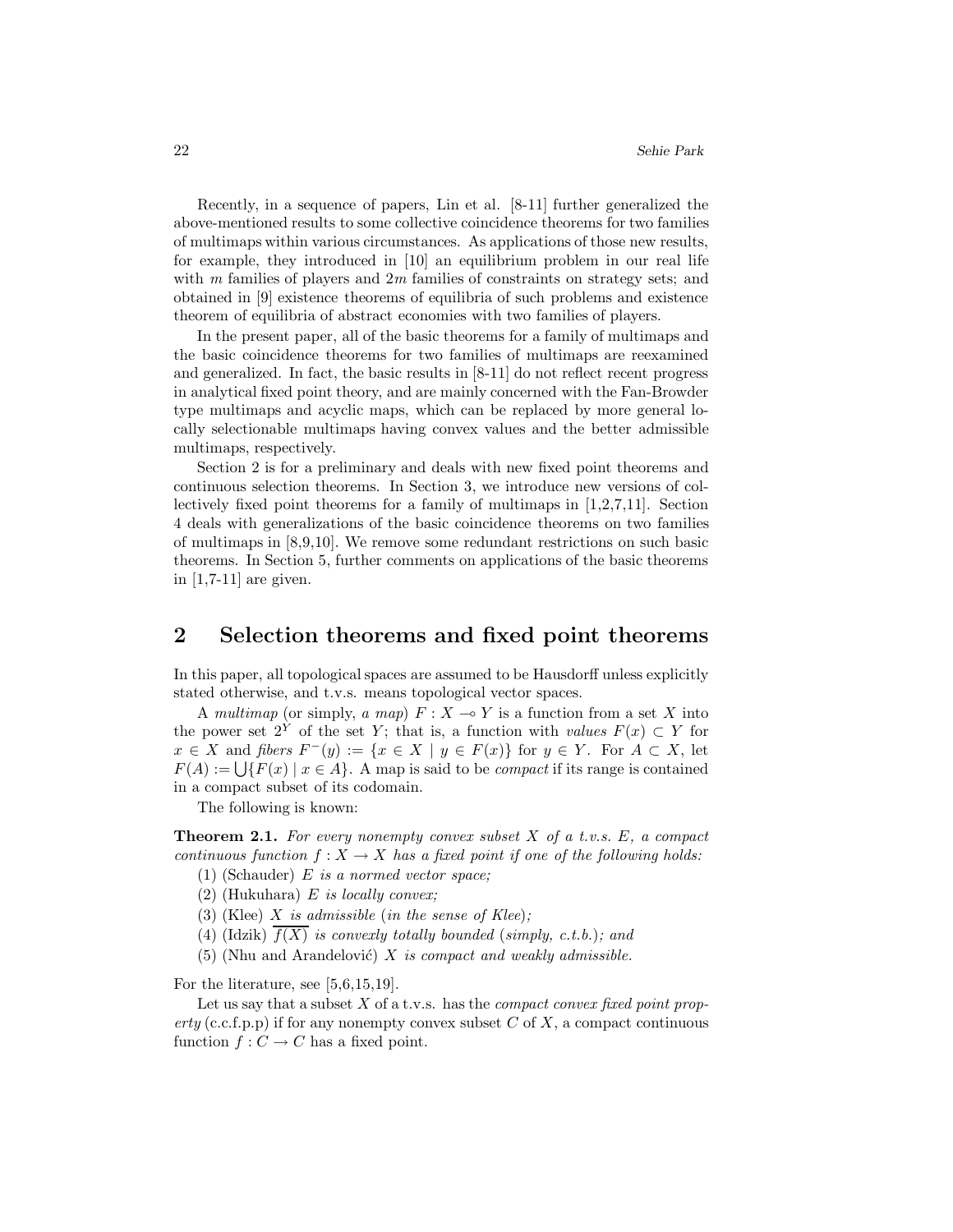A *polytope P* in a t.v.s. *E* is a homeomorphic image of a standard simplex. A nonempty subset *K* of a t.v.s. *E* is said to be *Klee approximable* if for any neighborhood *V* of the origin 0 in *E*, there exists a continuous function  $h: K \to$ *E* such that  $x - h(x) \in V$  for all  $x \in K$  and  $h(K)$  is contained in a polytope of *E*. Especially, for a subset *X* of *E*, *K* is said to be Klee approximable *into X* whenever the range  $h(K)$  is contained in a polytope in X.

We give some examples of Klee approximable sets as in [19,20]:

(1) A subset *X* of *E* is admissible (in the sense of Klee) iff every compact subset *K* of *X* is Klee approximable into *E*.

(2) Any polytope in a subset *X* of a t.v.s. is Klee approximable into *X*.

(3) Any compact subset *K* of a convex subset *X* in a locally convex t.v.s. is Klee approximable into *X*.

(4) Any compact subset *K* of a convex and locally convex subset *X* of a t.v.s. is Klee approximable into *X*.

(5) Any compact subset *K* of an admissible convex subset *X* of a t.v.s. is Klee approximable into *X*.

(6) Let *X* be an almost convex dense subset of an admissible subset *Y* of a t.v.s. *E*. Then every compact subset *K* of *Y* is Klee approximable into *X*.

Note that  $(6) \Rightarrow (5) \Rightarrow (4) \Rightarrow (3)$ .

The following recent result contains a large number of known theorems:

**Theorem 2.2.** (Park [18]) Let *X* be a subset of a t.v.s. E and  $f: X \to X$  a *compact continuous function. If*  $f(X)$  *is Klee approximable into X, then f has a fixed point.*

Recall that a *Browder map* is a multimap with nonempty convex values and open fibers. In 1968, Browder obtained the following Fan-Browder fixed point theorem:

**Theorem 2.3.** (Browder [3]) *If X is a compact convex set in a t.v.s. E and*  $T: X \rightarrow X$  *is a Browder map, then T has a fixed point*  $x_0 \in X$ *, that is,*  $x_0 \in T(x_0)$ .

Browder proved this by applying the partition of unity argument subordinated to a finite open cover and the Brouwer fixed point theorem. Actually, he had to assume the Hausdorffness of *E* (which was shown to be redundant; see [16,17]) and obtained a continuous selection  $f: X \to X$  of *T*. The selection method is generalized as follows:

**Theorem 2.4.** *Let X be a normal topological space, Y a convex subset of a t.v.s.*  $E$ *, and*  $S: X \rightarrow Y$  *a map such that* 

$$
X = \bigcup_{i=1}^{n+1} \text{Int } S^-(y_i) \text{ for some } N = \{y_1, y_2, \dots, y_{n+1}\} \subset Y.
$$

*Then there exists a continuous function*  $s: X \to Y$  *such that*  $s(x) \in \cos(x)$ *for all*  $x \in X$  *and*  $s = \phi_N \circ p$ *, where*  $p: X \to \Delta_n$  *and*  $\phi_N: \Delta_n \to \infty$  *N are continuous functions and*  $\Delta_n$  *is an n-simplex.*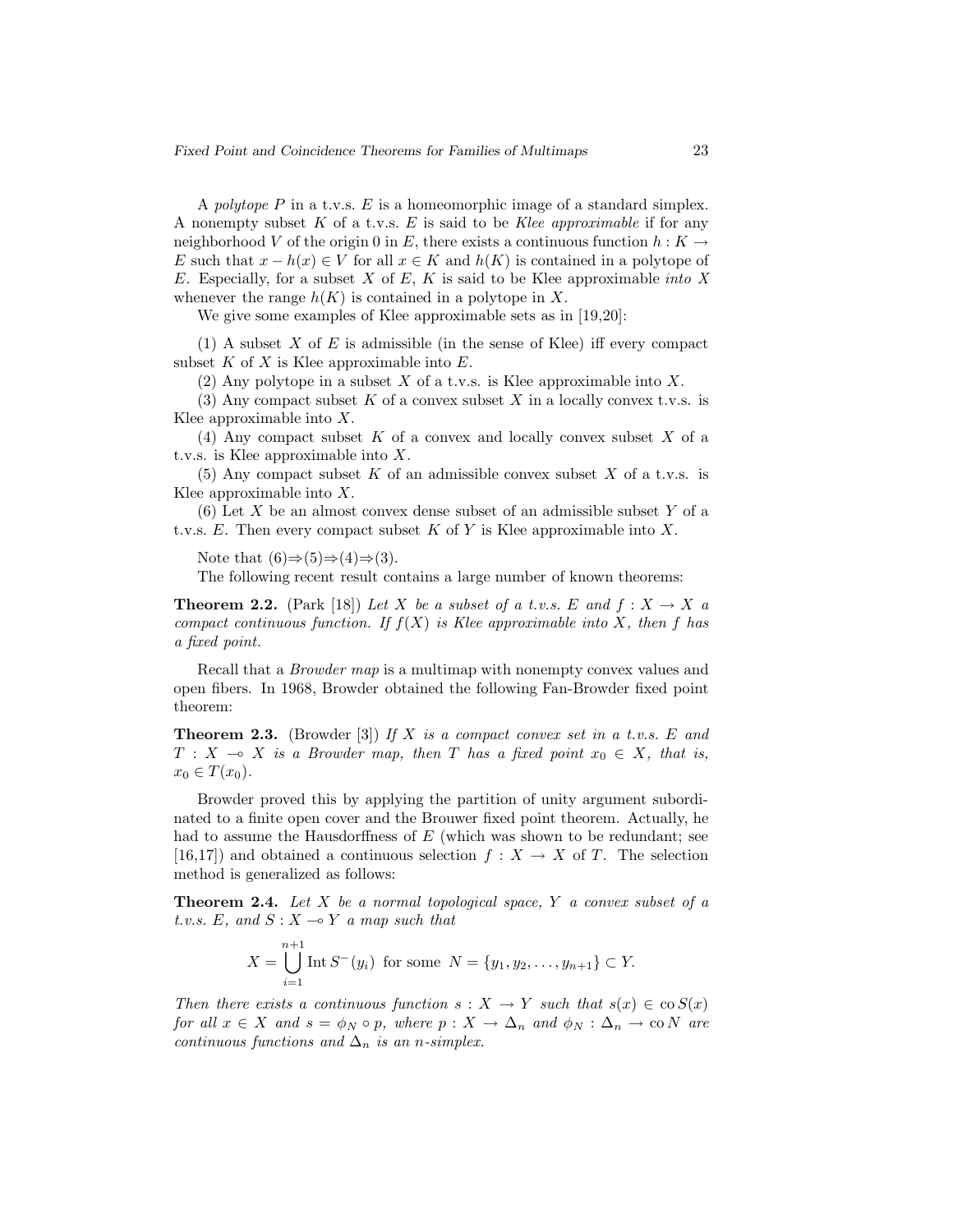Theorem 2.4 can be proved by following the proof of [14, Lemma 1] and by the fact that, for each locally finite open cover of a normal space, there is a partition of unity subordinated to it.

For a topological space X and a subset Y of a t.v.s., a map  $T: X \to Y$  is called a Φ-*map* or a *Fan-Browder map* provided that there exists a (companion) map  $S: X \longrightarrow Y$  such that

- (1) for each  $x \in X$ , co  $S(x) \subset T(x)$ ; and
- $(2)$  *X* =  $\bigcup \{\text{Int } S^{-}(y) \mid y \in Y\}.$

For topological spaces *X* and *Y*, a map  $T : X \rightarrow Y$  is said to be *locally* (*continuously*) *selectionable* if for each  $x_0 \in X$ , there exists an open neighborhood  $V_0$  of  $x_0$  and a continuous function  $f: V_0 \to Y$  such that  $f(x) \in T(x)$  for all  $x \in V_0$ ; see [14]. The following is given [14, Theorems 4 and 5]:

**Theorem 2.5.** *Let X be a paracompact topological space and Y a convex subset of a t.v.s. E. Then*

(1) *any*  $\Phi$ *-map*  $T: X \rightarrow Y$  *is locally selectionable; and* 

(2) any locally selectionable map  $A: X \rightarrow Y$  having convex values has a *continuous selection*  $s: X \to Y$ .

Every continuous function is locally selectionable and hence the converse of Theorem  $2.5(1)$  is not true. For a Browder map, Theorem  $2.5(2)$  is due to Ben-El-Mechaiekh et al. and for a Φ-map to Horvath; see [14].

The following selection theorem is classical:

**Theorem 2.6.** (Michael [12]) *Let X be a paracompact space and M a metrizable subset of a complete locally convex t.v.s.*  $E$ *. Let*  $\phi$  :  $X \to M$  *be a lower semicontinuous* (*l.s.c.*) *map such that, for some metric on*  $M$ *, every*  $\phi(x)$  *is complete. Then there exists a continuous function*  $f: X \to E$  *such that*  $f(x) \in \overline{\mathfrak{co}} \phi(x)$ *for every*  $x \in X$ *.* 

From Theorems 2.1(2) and 2.6, we have the following:

**Corollary.** *Let X be a metrizable convex subset of a locally convex t.v.s. E, and*  $\phi: X \to X$  a l.s.c. map with nonempty closed convex values. If  $\phi$  is compact, *then*  $\phi$  *has a fixed point.* 

**Proof.** Let *M* be a compact subset of *X* such that  $\phi(X) \subset M$ . Then *M* is regarded as a subset of the completion of *E*. Then we can apply the Michael Theorem 2.6 to  $\phi$  and get a continuous selection  $f: X \to M$  of  $\phi$ . Hence the conclusion follows from Theorem 2.1(2).

Recall that the convex hull of a nonempty compact subset of a t.v.s. is always paracompact by the Fournier-Granas argument; see [4]. From this fact, we obtain the following in [18]:

**Theorem 2.7.** Let *X* be an admissible convex subset of a t.v.s. E and  $T: X \rightarrow$ *X a locally selectionable map having convex values. If T is compact, then T has a fixed point.*

Note that, since any continuous function is locally selectionable, Theorems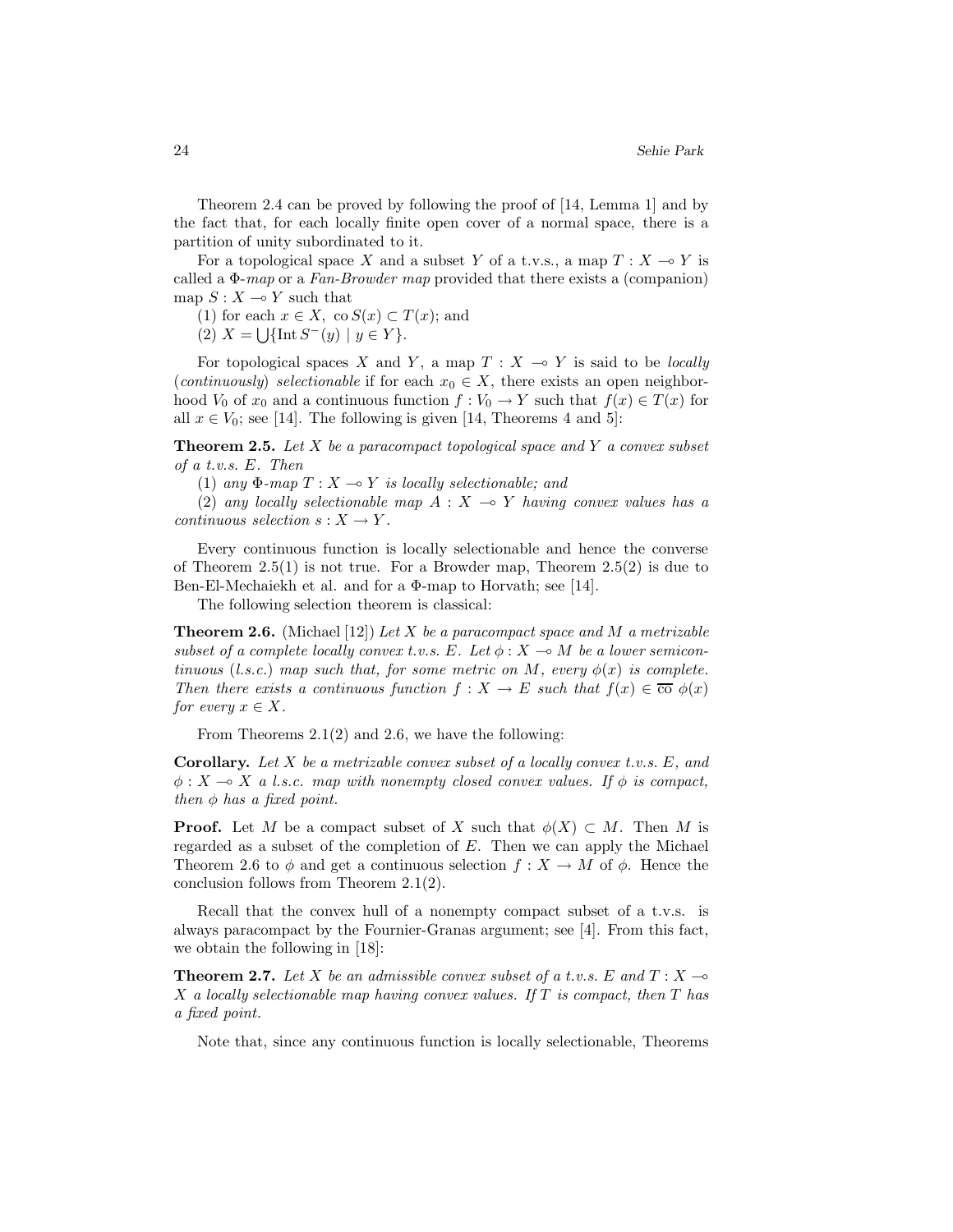2.1(3) and 2.7 are equivalent. As a consequence of Theorem 2.7, we obtain the following partial solution to the Ben-El-Mechaiekh conjecture raised in 1990; see [18]:

**Corollary.** Let X be an admissible convex subset of a t.v.s. E and  $T: X \rightarrow X$ *a* Φ*-map or a Browder map. If T is compact, then T has a fixed point.*

Recall that a *Kakutani map* is an upper semicontinuous (u.s.c.) map having nonempty closed convex values.

A topological space is said to be *acyclic* if all of its reduced Cech homology groups over the rational field vanish. A u.s.c. map is said to be *acyclic* if it has compact acyclic values. The following is known in 1998; see [13]:

**Theorem 2.8.** Let *X* be an admissible convex subset of a t.v.s. E and  $T: X \rightarrow$ *X a compact acyclic map. Then T has a fixed point.*

For a subset *X* of a t.v.s. *E*, we defined the *"better" admissible class* B of multimaps as follows in [13]:

 $T \in \mathfrak{B}(X, Y) \Longleftrightarrow T : X \rightarrow Y$  is a map such that for any polytope *P* in X and any continuous function  $f: T(P) \to P$ , the composition  $f(T|_P) : P \to P$ has a fixed point.

Note that the class  $\mathfrak{B}$  has a large number of examples and an acyclic map is one of them; see [13].

The following fixed point theorem was obtained in [13]:

**Theorem 2.9.** *Let E be a t.v.s. and X an admissible convex subset of E. Then any compact closed map*  $T \in \mathfrak{B}(X,X)$  *has a fixed point.* 

In [13], it was shown that Theorem 2.9 subsumes more than sixty known or possible particular cases and generalizes them in terms of the involving spaces and maps as well.

## **3 Collectively fixed point theorems**

Let  ${X_i}_{i \in I}$  be a family of sets. For a given  $i \in I$ , let

$$
X := \prod_{j \in I} X_j \quad \text{and} \quad X^i := \prod_{j \in I \smallsetminus \{i\}} X_j.
$$

For  $x^i \in X^i$  and  $j \in I \setminus \{i\}$ , let  $x^i_j$  denote the *j*th coordinate of  $x^i$ . For  $x^i \in X^i$ and  $x_i \in X_i$ , let  $[x^i, x_i] \in X$  be defined as follows: its *i*th coordinate is  $x_i$  and, for  $j \neq i$ , the *j*th coordinate is  $x_j^i$ . Therefore, any  $x \in X$  can be expressed as  $x = [x^i, x_i]$  for any  $i \in I$ , where  $x^i = \pi^i(x)$  and  $x_i = \pi_i(x)$  denote the projection of  $x$  in  $X^i$  and  $X_i$ , respectively.

For a family  ${E_i}_{i\in I}$  of t.v.s., let  $E := \prod_{i\in I} E_i$ . Similarly,  $X := \prod_{i\in I} X_i$ and  $K := \prod_{i \in I} K_i$  for subsets  $X_i$  and  $K_i$  of  $E_i$  for  $i \in I$ .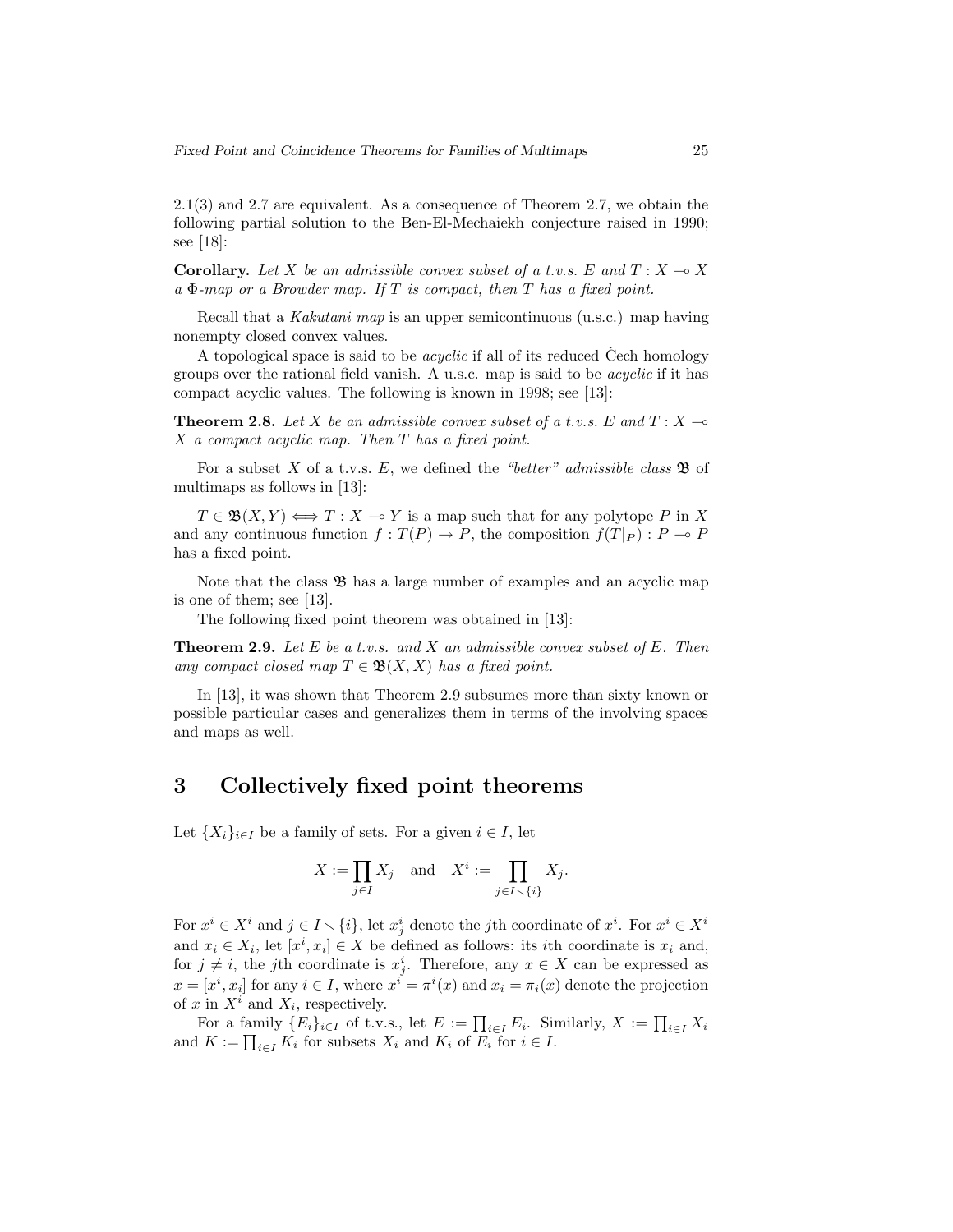From Theorems 2.1 and 2.2, we deduce the following collectively fixed point theorem for a family of multimaps:

**Theorem 3.1.** *Let*  $\{X_i\}_{i\in I}$  *be a family of convex sets, each in a t.v.s.*  $E_i$ *, and K*<sub>i</sub> *a* nonempty compact subset of  $X_i$ . For each  $i \in I$ , let  $T_i : X \to K_i$  be a *locally selectionable map having convex values. If X has the c.c.f.p.p. or K is Klee approximable into* co *K, then there exists an*  $\overline{x} \in K$  *such that*  $\overline{x}_i \in T_i(\overline{x})$ *for each*  $i \in I$ *.* 

**Proof.** Since *K* is compact in *X*, by the Fournier-Granas argument, co *K* is paracompact in *X*. Since each  $T_i$  is locally selectionable with convex values, by Theorem 2.5,  $T_i|_{\text{co }K}$  has a continuos selection  $f_i : \text{co }K \to K_i \subset X_i$ . Define  $f$ :  $\operatorname{co} K \to K \subset X$  by  $f(x) := (f_i(x))_{i \in I}$  for each  $x \in \operatorname{co} K$ . Since f is a compact continuous selfmap on  $\cos K$ , by the c.c.f.p.p. or by Theorem 2.2,  $f$  has a fixed point  $\overline{x} \in K$ , that is,  $\overline{x} = f(\overline{x})$  and  $\overline{x}_i = f_i(\overline{x}) \in T_i(\overline{x})$  for each  $i \in I$ .

**Remarks.** 1. For Φ-maps, Theorem 3.1 reduces to [21, Theorem 5], which has a number of particular forms previously obtained by other authors.

2. When *I* is a singleton, Theorem 3.1 reduces to Theorem 2.7.

From Theorem 2.8, we deduce the following:

**Theorem 3.2.** Let I be a finite index set,  $\{X_i\}_{i\in I}$  a family of convex sets, each *in a t.v.s.*  $E_i$ *, and*  $K_i$  *a compact subset of*  $X_i$ *. For each*  $i \in I$ *, let*  $T_i : X \to K_i$ *be an acyclic map.* If *X is admissible, then there exists an*  $\overline{x} \in K$  *such that*  $\overline{x}_i \in T_i(\overline{x})$  *for each*  $i \in I$ *.* 

**Proof.** Define  $T := \prod_{i \in I} T_i : X \to K \subset X$ . Then *T* is an acyclic map by the Künneth theorem. Since  $X$  is an admissible convex subset of the t.v.s.  $E := \prod_{i \in I} E_i$  and *T* is compact, by applying Theorem 2.8, we have an  $\overline{x} \in K$ such that  $\overline{x} \in T(\overline{x}) = \prod_{i \in I} T_i(\overline{x})$ , that is,  $\overline{x}_i \in T_i(\overline{x})$  for each  $i \in I$ .

Similarly, for Kakutani maps, we have the following:

**Theorem 3.3.** Let  $\{X_i\}_{i\in I}$  be a family of convex sets, each in a t.v.s.  $E_i$ , and  $T_i: X \longrightarrow X_i$  *a compact Kakutani map. If X is admissible, then there exists an*  $\overline{x} \in X$  *such that*  $\overline{x}_i \in T_i(\overline{x})$  *for each*  $i \in I$ *.* 

The following is essentially given in [1, Theorem 1] and [11, Theorem 3.1] with two page proofs:

**Theorem 3.4.** *Let*  $\{X_i\}_{i\in I}$  *be a family of convex sets, each in a t.v.s.*  $E_i$ *, and for each*  $i \in I$ ,  $T_i : X \to X_i$  *a*  $\Phi$ *-map with the companion map*  $S_i : X \to X_i$ . *Suppose that for each*  $i \in I$ ,

(a) *there exists a nonempty compact subset*  $K$  *of*  $X$ *;* 

(b) *if*  $X \neq K$ *, for each nonempty finite subset*  $N_i$  *of*  $X_i$ *, there exists a compact convex subset*  $L_{N_i}$  *of*  $X_i$  *containing*  $N_i$  *such that, for*  $L := \prod_{i \in I} L_{N_i}$ , *we have*

$$
L \setminus K \subset \bigcup \{ \text{Int}_X S_i^-(z_i) \mid z_i \in L_{N_i} \}.
$$

*Then there exists a point*  $x \in X$  *such that*  $x \in T(x) := \prod_{i \in I} T_i(x)$ *.*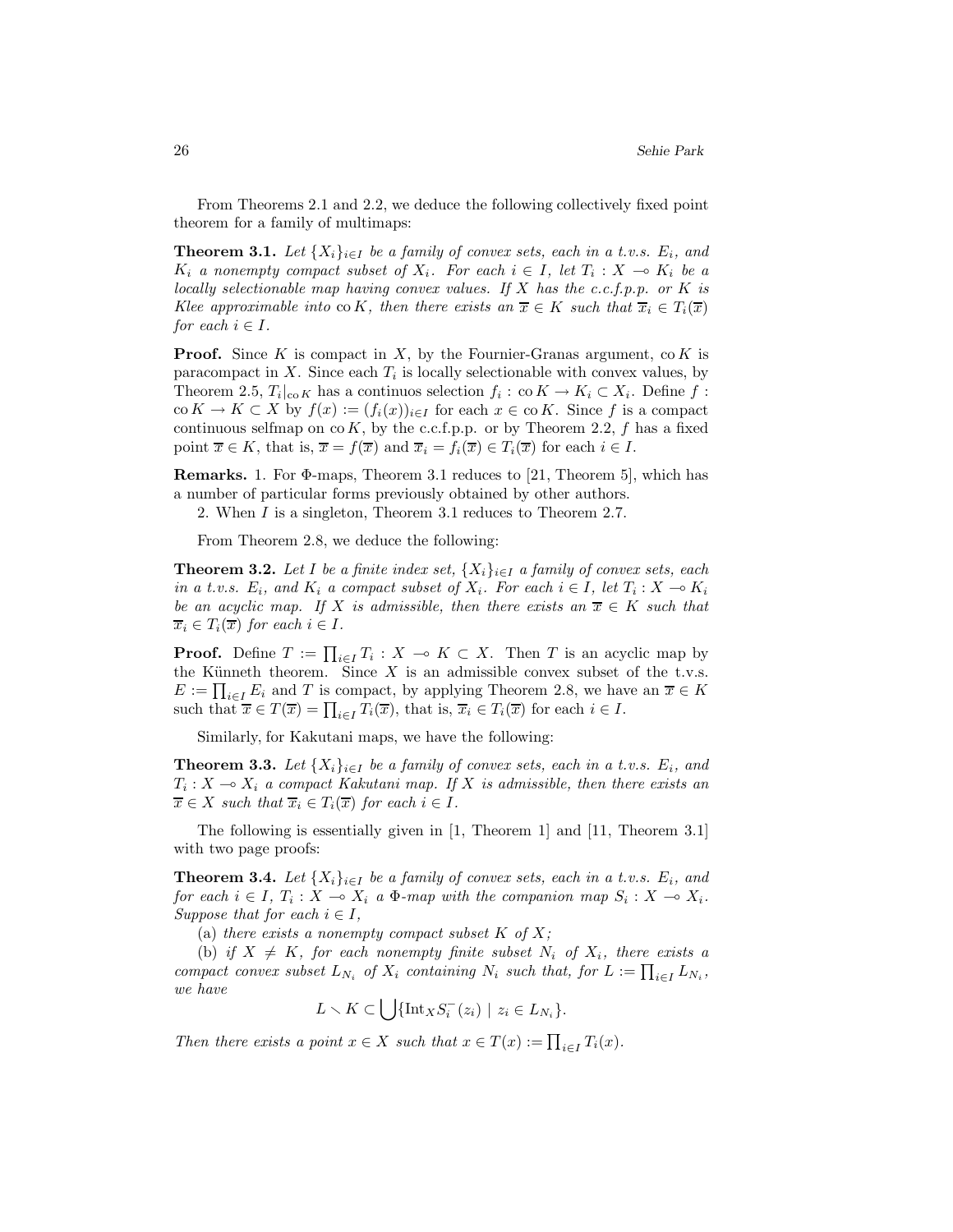**Remarks.** 1. When *I* is a singleton, Theorem 3.4 reduces to a well-known generalization of the Fan-Browder fixed point theorem in [14-17, 21].

2. Note that each  $E_i$  is not necessarily Hausdorff.

3. For the case  $X = K$ , put  $L_{N_i} := X_i$  and  $L := X$ . Then we have the same conclusion.

4. Note that many particular forms of Theorem 3.4 have appeared by other authors; see [11].

From the above theorem, we immediately obtain the following:

**Theorem 3.5.** Let  $\{X_i\}_{i\in I}$  be a family of convex sets, each in a t.v.s.  $E_i$ , and for each  $i \in I$ ,  $T_i : X^i \to X_i$  a  $\Phi$ -map with the companion map  $S_i : X^i \to X_i$ . Suppose that for each  $i \in I$ ,

(a) there exists a nonempty compact subset  $K(i)$  of  $X^i$ ;

(b) if  $X^i \neq K(i)$ , for each nonempty finite subset  $N_i$  of  $X_i$ , there exists a compact convex subset  $L_{N_i}$  of  $X_i$  containing  $N_i$  such that, for  $L^i := \prod_{i=1}^n L_{N_i}$  we have  $\prod_{j\in I,i\neq j}L_{N_j}$ , we have

$$
L^i \backslash K(i) \subset \bigcup \{ \text{Int}_{X^i} S_i^- (z_i) \mid z_i \in L_{N_i} \}.
$$

Then there exists a point  $\overline{x} = (\overline{x}_i)_{i \in I} \in X$  such that  $\overline{x}_i \in T_i(\overline{x}^i)$  for all  $i \in I$ .

**Proof.** For each  $i \in I$ , let  $G_i$ :  $X = X^i \times X_i \to X_i$  defined by  $G_i[x^i, x_i] = T_i(x^i)$ for each  $x = [x^i, x_i] \in X$ . Then each  $G_i$  is a  $\Phi$ -map with the companion map  $H_i: X \to X_i$  defined by  $H_i[x^i, x_i] = S_i(x^i)$ . Therefore, by Theorem 3.4, there exists  $\overline{x} \in X$  such that  $\overline{x} \in G(\overline{x}) := \prod_{i \in I} G_i(\overline{x})$ ; that is,  $\overline{x}_i \in G_i(\overline{x}) = T_i(\overline{x}^i)$  for all  $i \in I$ .

**Remarks.** 1. Each  $E_i$  is not necessarily Hausdorff in Theorem 3.5. Note that particular forms of Theorem 3.5 have appeared in [2,7], and others.

2. Recall that, as in the generalized Fan-Browder type fixed point theorem appeared in [15-17, 21]; and moreover,  $X_i$ 's in them can be assumed to be convex spaces in the sense of Lassonde.

# **4 Coincidence theorems for families of multimaps**

In this section, we begin to derive new versions of results of Section 2 of [9]. Throughout this section, for a family  ${Y_j}_{j\in J}$  of sets, each in a t.v.s.  $F_j$ , let  $Y := \prod_{j \in J} Y_j$ . Similarly,  $L := \prod_{j \in J} L_j$  for subsets  $L_j$  of  $Y_j$  for each  $j \in J$ .

**Theorem 4.1.** *Let*  $\{X_i\}_{i\in I}$  *be a family of convex subsets, each in a t.v.s.*  $E_i$ ,  ${Y_i}_{i \in J}$  *a family of convex subsets, each in a t.v.s.*  $F_j$ *, and*  $K_i \subset X_i$  *compact subsets.* Let  $G_j: X \to Y_j$  and  $H_i: Y \to K_i$  multimaps satisfying the following *conditions:*

(1) *each*  $G_j$  *is a locally selectionable map with convex values;* 

 $(2)$  *each*  $H_i$  *is a locally selectionable map with convex values.*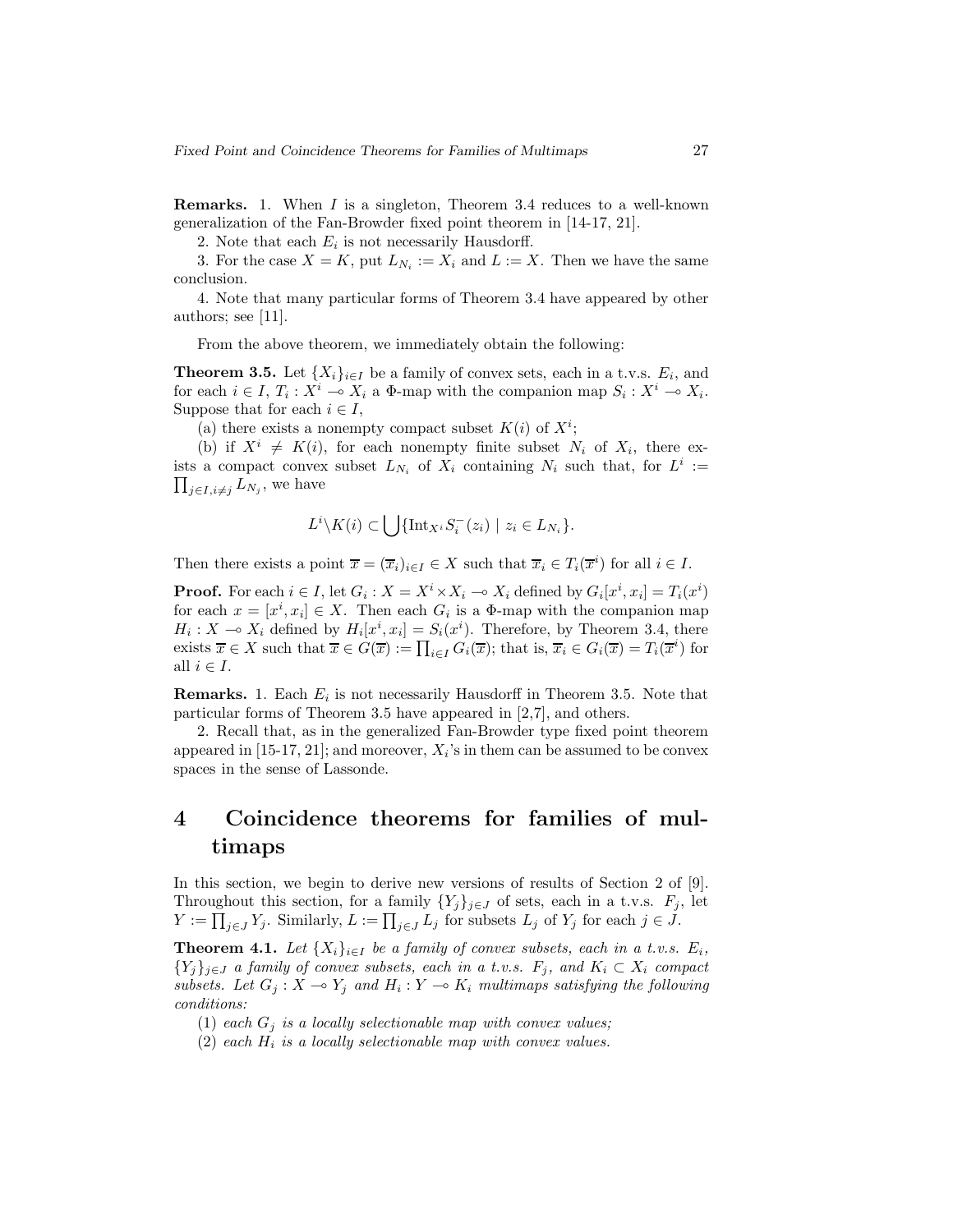*If X has the c.c.f.p.p. or*  $K := \prod_{i \in I} K_i$  *is Klee approximable into*  $D := \text{co } K$ *, then there exist*  $\overline{x} = (\overline{x}_i)_{i \in I} \in X$  *and*  $\overline{y} = (\overline{y}_j)_{j \in J} \in Y$  *such that*  $\overline{y}_j \in G_j(\overline{x})$  *and*  $\overline{x}_i \in H_i(\overline{y})$  *for each*  $i \in I$  *and*  $j \in J$ *.* 

**Proof.** Since D is paracompact by the Fournier-Granas argument [4], and hence, by Theorem 2.5(2),  $G_j|_D$  has a continuous selection  $g_j : D \to Y_j$  for each  $j \in J$ . Define  $g : D \to Y$  by  $g(x) := (g_j(x))_{j \in J}$  for  $x \in D$ . Then each  $H_i g : D \multimap K_i$  is locally selectionable with convex values. Since *D* is paracompact, by Thorem 2.5(2) again,  $H_i g$  has a continuous selection  $f_i : D \to$ *K*<sub>i</sub> for each  $i \in I$ . Define  $f: D \to K \subset D$  by  $f(x) = (f_i(x))_{i \in I}$  for  $x \in D$ . Then, by the c.c.f.p.p. or by Theorem 2.2, *f* has a fixed point  $\overline{x} = f(\overline{x}) \in K$ . Let  $\overline{y} = g(\overline{x}) = (g_j(\overline{x}))_{j \in J}$ . Then  $\overline{y}_j = g_j(\overline{x}) \in G_j(\overline{x})$  for each  $j \in J$ ; and  $\overline{x}_i = f_i(\overline{x}) \in H_i g(\overline{x}) = H_i(\overline{y})$  for each  $i \in I$ . This completes our proof.

**Remarks.** 1. Note that Theorem 4.1 properly generalizes [9, Theorem 3.1] where (1) each  $E_i$  and  $F_j$  are locally convex and (2) each  $G_j$  and  $H_i$  are  $\Phi$ maps. Moreover, Theorem 4.1 generalizes Theorem 3.1. In fact, for the case  $I = J$ ,  $X_i = Y_i$ , and  $G_j = \pi_j : X \to X_j$  (the *j*th projection), Theorem 4.1 reduces to Theorem 3.1.

2. When *I* and *J* are singletons, Theorem 4.1 reduces to a new coincidence theorem. This remark works for other theorems in this section.

Similarly, [9, Theorems 3.4] can be improved as follows:

**Theorem 4.2.** *Let*  ${E_i}_{i \in I}$  *be a family of t.v.s. and*  ${F_j}_{j \in J}$  *a family of locally convex t.v.s.* For each  $i \in I$  and  $j \in J$ , let  $X_i$  and  $Y_j$  be nonempty convex *subsets of*  $E_i$  *and*  $F_j$ *, resp., and*  $L_j$  *a nonempty compact metrizable subset of Y*<sub>j</sub>. For each *i* ∈ *I* and *j* ∈ *J*, let  $G_j$  :  $X \to L_j$  and  $H_i$  :  $Y \to X_i$  be multimaps *satisfying the following conditions:*

(1) *each*  $G_j$  *is a l.s.c. map with nonempty closed convex values;* 

(2) *each H*<sup>i</sup> *is a compact locally selectionable map with convex values.*

*If X has the c.c.f.p.p., then there exist*  $\overline{x} = (\overline{x}_i)_{i \in I} \in X$  *and*  $\overline{y} = (\overline{y}_i)_{i \in J} \in L$ *such that*  $\overline{y}_i \in G_j(\overline{x})$  *and*  $\overline{x}_i \in H_i(\overline{y})$  *for each*  $i \in I$  *and*  $j \in J$ *.* 

**Proof.** Since each  $H_i$  is compact, there exists a compact subset  $K_i$  of  $X_i$ such that  $H_i(Y) \subset K_i \subset X_i$ . Since co K is paracompact, by the Michael Theorem 2.6 ( $L_j$  being a compact metrizable subset of the completion of  $F_j$ ), each  $G_j|_{\text{co }K}$ : co  $K \to L_j$  has a continuous selection  $g_j : \text{co }K \to L_j$ . Define  $g :$  $\operatorname{co} K \to L$  by  $g(x) := (g_j(x))_{j \in J}$  for each  $x \in \operatorname{co} K$ . Since  $\operatorname{co} L$  is a paracompact subset of *Y*,  $H_i|_{\text{co }L}$  : co $L \to K_i$  has a continuous selection  $h_i$  : co $L \to K_i$ by Theorem 2.5. Define  $h : \text{co } L \to K$  by  $h(y) := (h_i(y))_{i \in I}$  for  $y \in \text{co } L$ . Then  $hg: \text{co } K \to K$  is a compact continuous function. Note that  $\text{co } K$  is a nonempty convex subset of the t.v.s. *E*. Therefore, by the c.c.f.p.p., *hg* has a fixed point  $\overline{x} \in \text{co } K \subset X$ , that is,  $\overline{x} = h(g(\overline{x}))$ . Let  $\overline{y} := g(\overline{x}) \in L$ . Then  $\overline{x} = h(\overline{y}) = (h_i(\overline{y}))_{i \in I}$  with  $\overline{x}_i = h_i(\overline{y}) \in H_i(\overline{y})$  for each  $i \in I$ ; and  $\overline{y}_i = g_j(\overline{x}) \in G_j(\overline{x})$  for each  $j \in J$ . This completes our proof.

**Remark.** For the case when (1) each  $E_i$  is locally convex and (2) each  $H_i$  is a compact Φ-map, Theorem 3.2 reduces to [9, Theorem 3.4].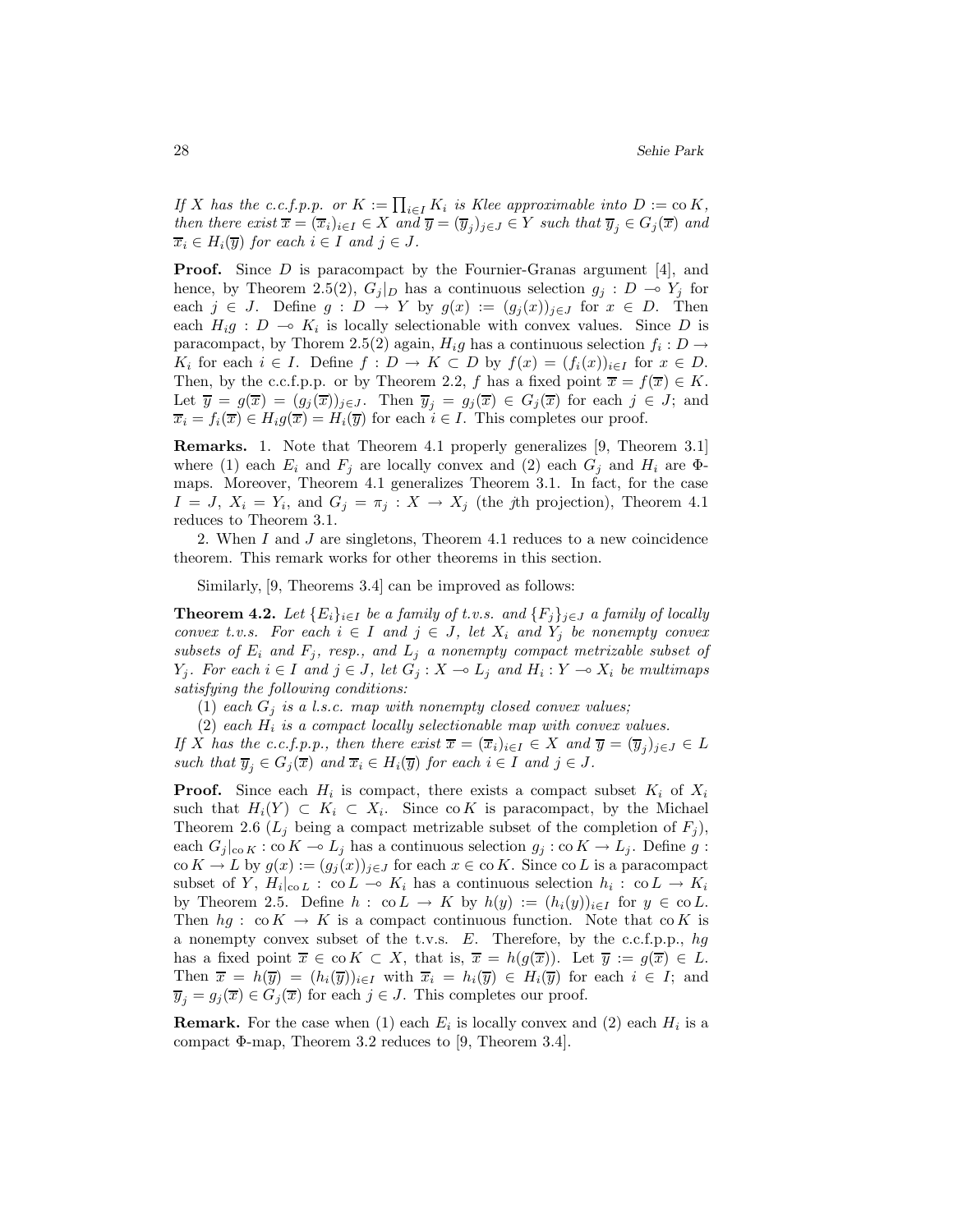**Theorem 4.3.** Let I and J be any index sets. For each  $i \in I$  and  $j \in J$ , let  $X_i$ *and*  $Y_i$  *be nonempty convex subsets of locally convex t.v.s.*  $E_i$  *and*  $F_i$ *, resp., and*  $K_i$  *and*  $L_j$  *be nonempty compact metrizable subsets of*  $X_i$  *and*  $Y_j$ *, resp. For each i* ∈ *I* and *j* ∈ *J*, let  $G_j$  :  $X \to L_j$  and  $H_i$  :  $Y \to K_i$  be multimaps satisfying the *following conditions:*

(1) *each*  $G_i$  *is a l.s.c. map with nonempty closed convex values;* 

(2) *each H*<sup>i</sup> *is a l.s.c. map with nonempty closed convex values.*

*Then there exist*  $\overline{x} = (\overline{x}_i)_{i \in I} \in K$  *and*  $\overline{y} = (\overline{y}_i)_{i \in J} \in L$  *such that*  $\overline{y}_i \in G_j(\overline{x})$ *and*  $\overline{x}_i \in H_i(\overline{y})$  *for each*  $i \in I$  *and*  $j \in J$ *.* 

**Proof.** Since co K is paracompact, each  $G_j|_{\text{co }K}$  has a continuous selection *g*<sub>j</sub>: co  $K \to L_j$  by Theorem 2.6. Define *g*: co  $K \to L$  by  $g(x) = (g_j(x))_{j \in J}$ for each  $x \in \text{co } K$ . Moreover, since  $\text{co } L$  is paracompact, each  $H_i|_{\text{co } L}$  has a continuous selection  $h_i : \text{co } L \to K_i$  by Theorem 2.6. Define  $h : \text{co } L \to K$ by  $h(y)=(h_i(y))_{i\in I}$  for each  $y\in \text{co } L$ . Then  $hg: \text{co } K\to K$  is a compact continuous function on a convex subset co *K* of the locally convex t.v.s. *E*, and hence, *hg* has a fixed point  $\overline{x} \in K \subset X$  by Theorem 2.1(2). Then we have the conclusion as in the end of the proof of Theorem 4.2.

**Remark.** By putting  $G_i = \overline{\infty} S_i$  and  $H_i = \overline{\infty} F_i$ , [9, Theorem 3.5] follows from Theorem 4.3. Our proof is quite different from that in [9].

**Theorem 4.4.** Let I and J be finite index sets,  $\{X_i\}_{i\in I}$  a family of nonempty *convex subsets, each in a t.v.s.*  $E_i$ , and  $\{Y_j\}_{j\in J}$  *a family of nonempty convex subsets, each in a t.v.s.*  $F_j$ *. For each*  $i \in I$  *and*  $j \in J$ *, let*  $G_j : X \to Y_j$  *and*  $H_i: Y \to X_i$  *be multimaps satisfying the following conditions:* 

(1) *each*  $G_j$  *is a compact acyclic map*;

(2) each  $H_i$  is a locally selectionable map with convex values.

*If Y is admissible, then there exist*  $\overline{x} = (\overline{x}_i)_{i \in I} \in X$  *and*  $\overline{y} = (\overline{y}_i)_{j \in J} \in Y$  *such that*  $\overline{y}_i \in G_j(\overline{x})$  *and*  $\overline{x}_i \in H_i(y)$  *for each*  $i \in I$  *and*  $j \in J$ *.* 

**Proof.** Since each  $G_j$  is compact, there exists a compact subset  $L_j$  of  $Y_j$  such that  $G_i(X) \subset L_i$ . Since *L* is compact and co*L* is paracompact, by Theorem 2.5(2), each  $H_i|_{\text{co } L}$  has a continuous selection  $h_i : \text{co } L \to X_i$ . Let  $h : \text{co } L \to X$ be defined by  $h(y)=(h_i(y))_{i\in I}$  for all  $y\in Y$ . Then *h* is continuous and each  $G_j h : \text{co } L \to L_j$  is a compact acyclic map. Therefore, by Theorem 3.2, there exists a  $\overline{y} \in \text{co } L$  such that  $\overline{y}_j \in (G_j h)(\overline{y})$  for each  $j \in J$ . Let  $\overline{x} := h(\overline{y}) \in X$ . Then  $\overline{y}_i \in G_j(\overline{x})$  and  $\overline{x}_i = h_i(\overline{y}) \in H_i(\overline{y})$  for all  $i \in I$  and  $j \in J$ . This completes our proof.

**Remarks.** 1. Note that [9, Theorem 3.7] is a particular form of Theorem 4.4 when (1) each  $F_j$  is locally convex, (2) each  $Y_j$  is compact, and (3) each  $H_i$  is a Φ-map. As is noted in [9], Theorem 4.4 contains the original Fan-Browder fixed point theorem and the Browder coincidence theorem.

2. Theorem 4.4 generalizes Theorem 3.2. In fact, for the case  $I = J, K_i = Y_i$ , and  $H_i = \pi_i : K \to K_i$  (the *i*th projection), Theorem 4.4 reduces to Theorem 3.2.

**Theorem 4.5.** Let I and J be finite index sets. For each  $i \in I$ , let  $X_i$  be a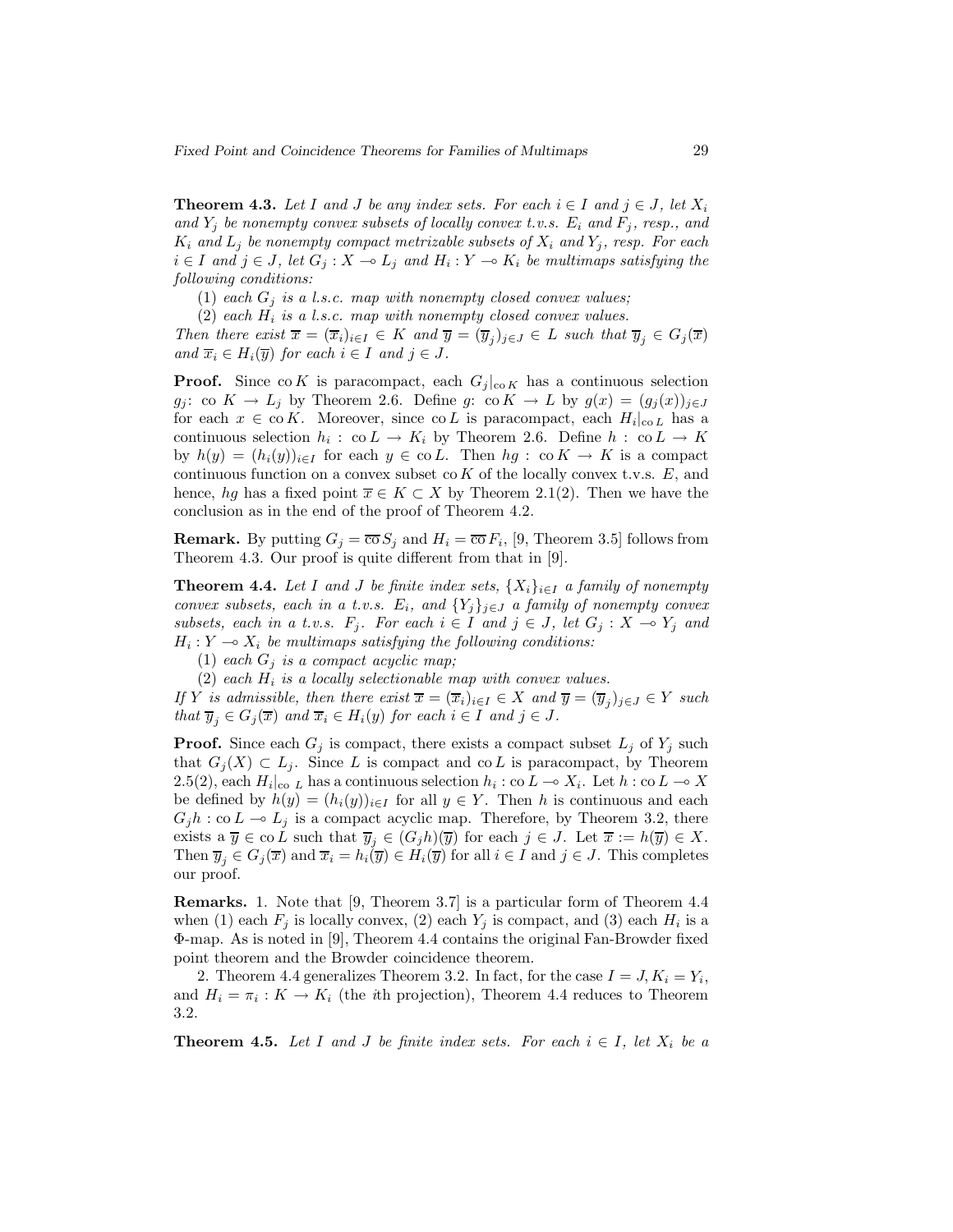*nonempty compact metrizable convex subset of a locally convex t.v.s. E*i*. For each*  $j$  ∈ *J, let*  $Y_j$  *be a compact convex subset of a t.v.s.*  $F_j$ *. For each*  $i$  ∈ *I and*  $j \in J$ , let  $G_j : X \to Y_j$  and  $H_i : Y \to X_i$  be multimaps satisfying the following: (1) *each*  $G_j$  *is a acyclic map*;

(2) *each H*<sup>i</sup> *is a l.s.c. map with nonempty closed convex values.*

*If Y is admissible, then there exist*  $\overline{x} = (\overline{x}_i)_{i \in I} \in X$  *and*  $\overline{y} = (\overline{y}_i)_{j \in J} \in Y$  *such that*  $\overline{x}_i \in H_i(\overline{y})$  *for each*  $i \in I$  *and*  $\overline{y}_j \in G_j(\overline{x})$  *for each*  $j \in J$ *.* 

**Proof.** For each  $i \in I$ , since  $X_i$  is compact in  $E_i$ , we may replace each  $E_i$ by its completion. Since  $Y$  is compact and  $X_i$  is metrizable, by the Michael Theorem 2.6,  $H_i$  has a continuous selection  $h_i: Y \to X_i$ . Define  $h: Y \to X$  by  $h(y) := (h_i(y))_{i \in I} \in X$  for each  $y \in Y$ . Then for each  $j \in J$ ,  $G_j h : Y \to Y_j$ is an acyclic map and hence, by Theorem 3.2, there exists a  $\overline{y} \in Y$  such that  $\overline{y}_i \in (G_i h)(\overline{y})$ . Let  $\overline{x} := h(\overline{y}) \in X$ . Then  $\overline{y}_i \in G_i(\overline{x})$  and  $\overline{x}_i = h_i(\overline{y}) \in H_i(\overline{y})$ for each  $i \in I$  and  $j \in J$ . This completes our proof.

**Remark.** Note that [9, Theorem 3.9] is a particular form of Theorem 4.5 under the more strict restriction that each  $Y_j$  is a compact convex subset of a locally convex t.v.s.  $F_j$ .

By applying Theorem 2.8, we have the following:

**Theorem 4.6.** *Let I be a finite index set,*  $\{X_i\}_{i\in I}$  *a family of admissible paracompact convex subsets, each in a t.v.s.*  $E_i$ . Let  $T_i: X^i \to X_i$  and  $H_i$ :  $X_i \to X^i$  *be two families of multimaps satisfying the following conditions:* 

(1) *each T*<sup>i</sup> *is a compact acyclic map;*

 $(2)$  *each*  $H_i$  *is a locally selectionable map with convex values.* 

*Then there exist*  $\overline{x} = (\overline{x}_i)_{i \in I} \in X$  *and*  $\overline{u} = (\overline{u}_i)_{i \in I} \in X$  *such that*  $\overline{x}_i \in T_i(\overline{u}^i)$ *and*  $\overline{u}^i \in H_i(\overline{x}_i)$  *for each*  $i \in I$ *.* 

**Proof.** By Theorem 2.5, each  $H_i$  has a continuous selection  $h_i: X_i \to X^i$ . Then  $T_i h_i : X_i \to X_i$  is a compact acyclic map, and hence, has a fixed point  $\overline{x}_i \in X_i$  by Theorem 2.8, for each  $i \in I$ , that is,  $\overline{x}_i \in (T_i h_i)(\overline{x}_i)$ . Let  $\overline{u}_i = h_i(\overline{x}_i) \in H_i(\overline{x}_i)$ . Then  $\overline{x}_i \in T_i(\overline{u}_i)$ . By letting  $\overline{x} := (\overline{x}_i)_{i \in I} \in X$  and  $\overline{u} := (\overline{u}_i)_{i \in I} \in X$ , we have the conclusion.

**Remarks.** 1. For the case when (1) each  $X_i$  is compact, (2) each  $H_i$  is  $\Phi$ -maps, and (3) each  $E_i$  is locally convex, Theorem 4.6 reduces to [9, Theorem 3.11].

2. Theorem 4.6 can be generalized to a compact closed map  $T_i \in \mathfrak{B}(X^i, X_i)$ in the better admissible class instead of a compact acyclic map; see [13,18].

From now on, we derive new versions of Section 3 of [10].

**Theorem 4.7.** *For each*  $i \in I$ *, let*  $X_i$  *be a nonempty convex subset of a t.v.s. E*<sub>i</sub> and let  $G_i$ :  $X^i \to X_i$  and  $H_i$ :  $X_i \to X^i$  be multimaps satisfying

(a) *each G*<sup>i</sup> *is a compact locally selectionable map with convex values;*

(b) *each H*<sup>i</sup> *is a compact locally selectionable map with convex values.*

*If X has the c.c.f.p.p., then there exist*  $\overline{x} = (\overline{x}_i)_{i \in I} \in X$  *and*  $\overline{u} = (\overline{u}_i)_{i \in I} \in X$ *such that*  $\overline{x}_i \in G_i(\overline{u}^i)$  *and*  $\overline{u}_i \in H_i(\overline{x}^i)$  *for all*  $i \in I$ *.*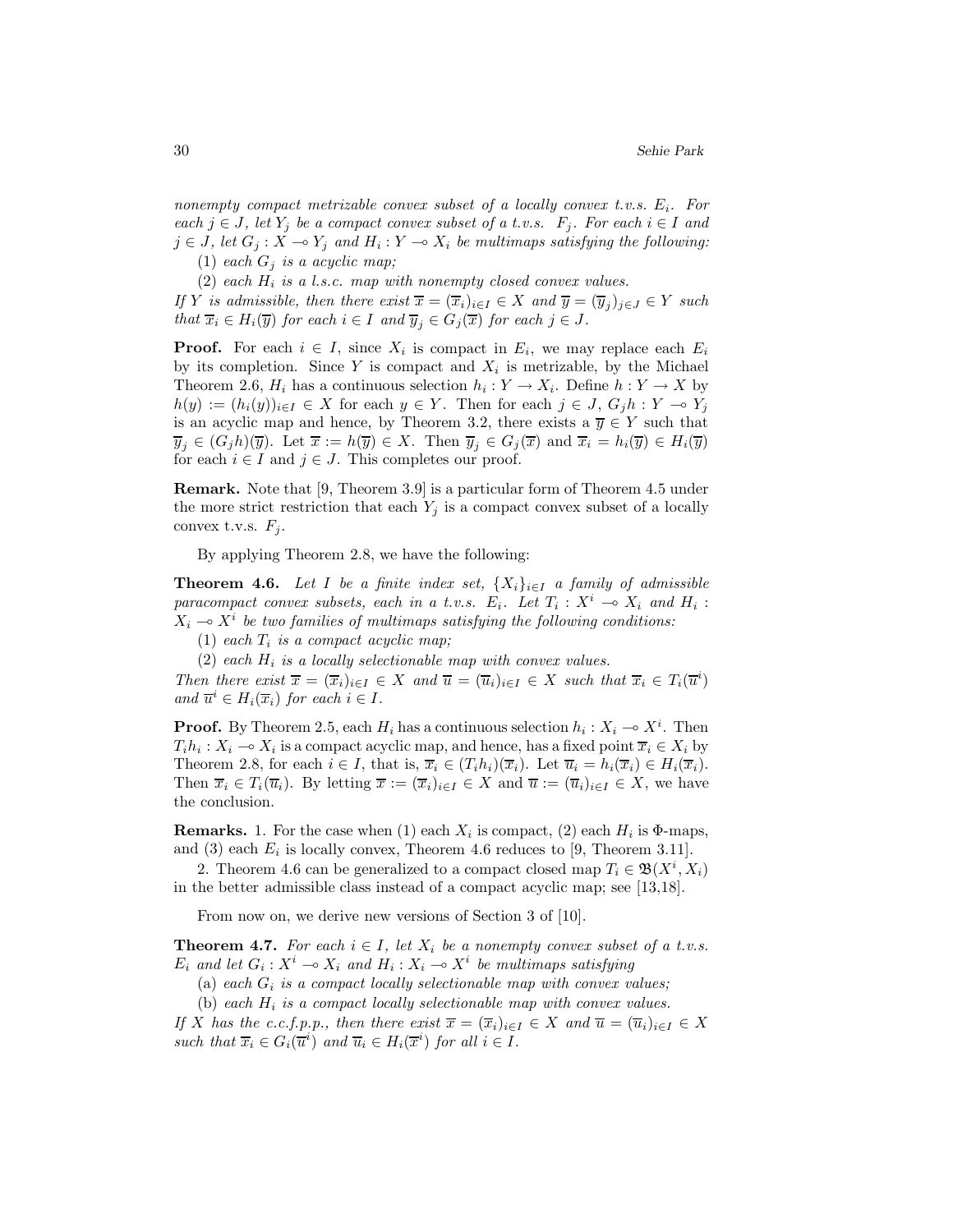**Proof.** Since each  $G_i$  is compact, there exists a compact subset  $K_i \subset X_i$  such that  $G_i(X^i) \subset K_i$ . Let  $D_i := \text{co } K_i$  be the paracompact subset of  $X_i$ . For each *i*, let  $h_i: D_i \to X^i$  be a continuous selection of  $H_i|_{D_i}: D_i \to X^i$ . Note that  $h_i(D_i)$  is contained in a compact subset  $K(i)$  of  $X^i$ . Let  $g_i: K(i) \to K_i$  be a continuous selection of  $G_i|_{K(i)}$ . Then, for each  $i \in I$ , the composition  $g_i h_i$ :  $D_i \multimap K_i \subset D_i$  is a compact continuous function. Therefore, by the c.c.f.p.p., we have an  $\overline{x}_i \in D_i \subset X_i$  such that  $\overline{x}_i = g_i(h_i(\overline{x}_i))$ . Let  $\overline{u}^i := h_i(\overline{x}_i) \in H_i(\overline{x}_i)$ . Then  $\overline{x}_i = g_i(\overline{u}^i) \in G_i(\overline{u}^i)$ . This completes our proof.

**Remark.** For the case when (1) *I* is finite, (2) each  $X_i$  is compact, (3) each  $E_i$  is locally convex, and (4)  $G_i$  and  $H_i$  are Fan-Browder maps (with the same companion maps), Theorem 4.7 reduces to [10, Theorem 3.2].

**Theorem 4.8.** Let  $I$  be an index set and for each  $k \in I$ , let  $J_k$  be an index set. *For each*  $k \in I$  *and*  $j \in J_k$ *, let*  $X_{k_j}$  *be a nonempty convex subset of a t.v.s.*  $E_{k_j}$ *.*  $Let Y_k = \prod_{j \in J_k} X_{k_j}, Y = \prod_{k \in I} Y_k, Y^k = \prod_{l \in I, l \neq k} Y_l, \text{ and } Y = Y^k \times Y_k.$  For *each*  $k \in I$  *and*  $j \in J_k$ , let  $G_{k_j}$  :  $Y^k \to X_{k_j}$  *be a compact locally selectionable map with convex values. If X has the c.c.f.p.p., then there exists*  $\overline{y} = (\overline{y}_k)_{k \in I} \in$ *Y such that*  $\overline{x}_{k_j} \in G_{k_j}(\overline{y}^k)$  *for all*  $k \in I$  *and*  $j \in J_k$ *, where*  $\overline{y}_k = (\overline{x}_{k_j})_{j \in J_k}$  *and*  $\overline{y}^k = (\overline{y}_l)_{l \in I, l \neq k}$ .

**Proof.** For each  $k \in I$ , let  $T_k$ :  $Y = Y^k \times Y_k \multimap Y_k$  by  $T_k[y^k, y_k] =$  $\prod_{j\in I_k} G_{k_j}(y^k)$  for each  $[y^k, y_k] \in Y$ . Then each  $T_k$  is a compact locally selectionable map with convex values. Then, by Theorem 3.1, there exists  $\overline{y}_k \in T_k(\overline{y})$  for each  $k \in I$ . Let  $\overline{y} := (\overline{y}_k)_{k \in I} \in Y$  and  $\overline{y}_k := (\overline{x}_{k_j})_{j \in J_k} \in \prod_{j \in J_k} G_{k_j}(\overline{y}^k)$ . Then  $\overline{x}_{k_j} \in G_{k_j}(\overline{y}^k)$  and  $\overline{y}^k = (\overline{y}_l)_{l \in I, l \neq k}$  for all  $k \in I$  and  $j \in J_k$ . This competes our proof.

**Remark.** When (1) *I* and each  $J_k$  is finite, (2) each  $X_{k_j}$  is compact, and (3) each  $G_{k_i}$  is a Fan-Browder map (with the same companion map), Theorem 4.8 holds without assuming the c.c.f.p.p.; see [10, Theorem 3.3] whose proof is based on Theorem 3.5.

Finally, in this section, we give the following variant of the main theorem of [8, Theorem 3.1]:

**Theorem 4.9.** *Let*  $\{X_i\}_{i\in I}$  *be a family of convex subsets, each in a t.v.s.*  $E_i$ , *and*  $S_i, F_i: X^i \to X_i$  and  $H_i, T_i: X_i \to X^i$  *multimaps for each*  $i \in I$  *satisfying the following conditions:*

(1)  $F_i$  *is a*  $\Phi$ *-map with the companion map*  $S_i$ ;

(2) *if*  $X^i$  *is not compact, there exists a nonempty compact subset*  $K(i)$  *of*  $X^i$ *such that, for each finite subset*  $P_i$  *of*  $X_i$ *, there exists a compact convex subset*  $L_{P_i}$  *of*  $X_i$  *containing*  $P_i$  *such that* 

$$
X^i \setminus K(i) \subset \bigcup \{ \text{Int } S_i^-(y_i) \mid y_i \in L_{P_i} \};
$$

(3)  $T_i$  *is a*  $\Phi$ *-map with the companion map*  $H_i$ ;

(4) *if*  $X_i$  *is not compact, there exists a nonempty compact subset*  $M(i)$  *of*  $X_i$ *such that, for each finite subset*  $Q^i$  *of*  $X^i$ *, there exists a compact convex subset*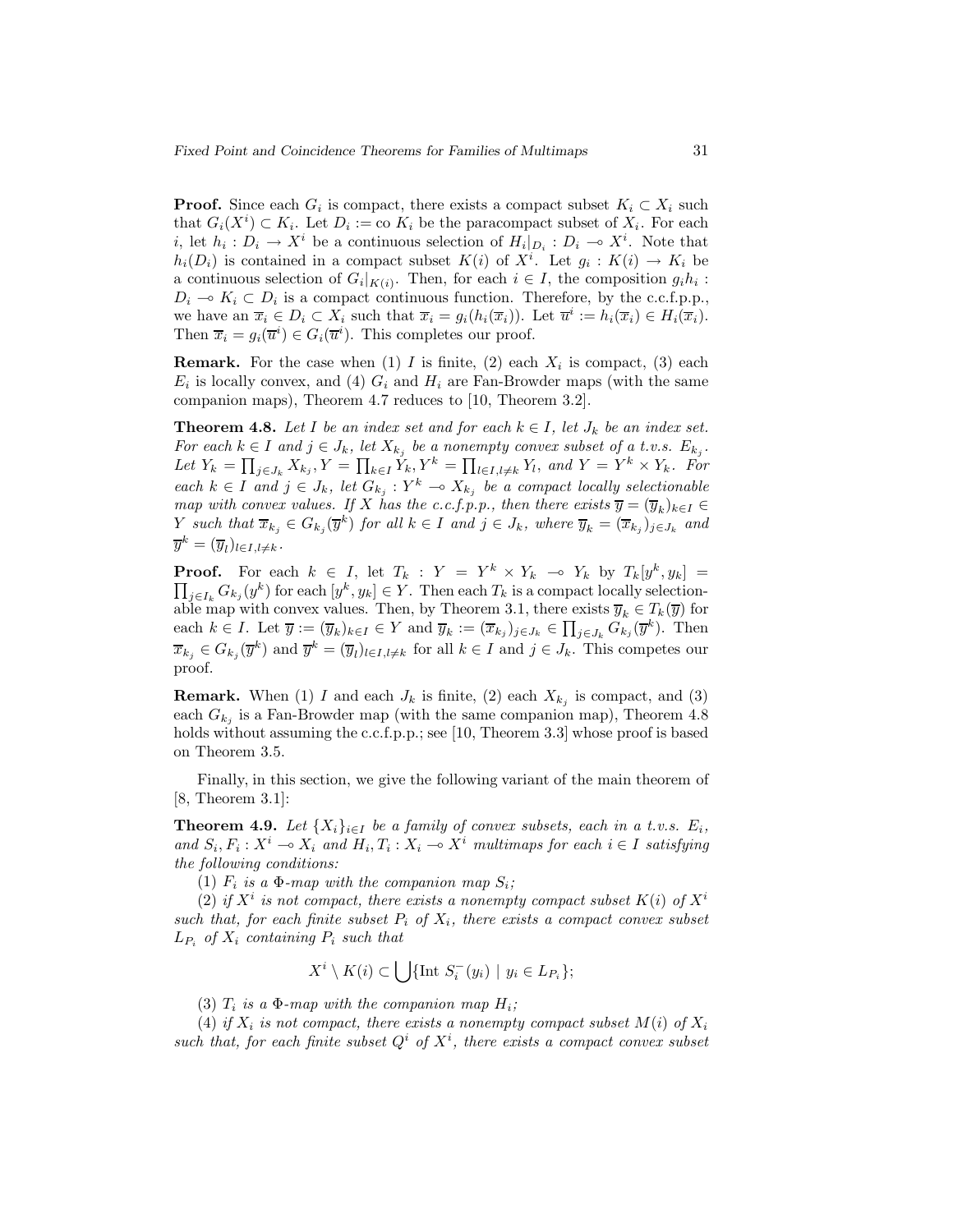$L_{Q}$ <sup>*i*</sup> *of*  $X$ <sup>*i*</sup> *containing*  $Q$ <sup>*i*</sup> *such that* 

$$
X_i \setminus M(i) \subset \bigcup \{ \text{Int } H_i^-(x^i) \mid x^i \in L_{Q^i} \}.
$$

*If each*  $X_i$  *has the c.c.f.p.p., then there exists*  $\overline{x} = (\overline{x}_i)_{i \in I} \in X$  *and*  $\overline{y} =$  $(\overline{y}_i)_{i \in I} \in X$  such that  $\overline{y}_i \in F_i(\overline{x}^i)$  and  $\overline{x}^i \in T_i(\overline{y}_i)$  for each  $i \in I$ .

In fact, by choosing  $P_i$  such that

$$
K(i) \subset \bigcup \{ \text{Int } S_i^-(y_i) \mid y_i \in P_i \},
$$

condition (2) can be replaced by the following:

 $(2)'$  there exists a compact convex subset  $L_i := L_{P_i}$  of  $X_i$  such that

$$
X^i = \bigcup \{ \text{Int } S_i^-(y_i) \mid y_i \in L_i \}.
$$

Similarly, by choosing  $Q^i$  such that

$$
M(i) \subset \bigcup \{ \text{Int } H_i^-(x^i) \mid x^i \in Q^i \},
$$

condition (4) can be replaced by the following:

(4)<sup>'</sup> there exists a compact convex subset  $L^i := L_{Q^i}$  of  $X^i$  such that

$$
X_i = \bigcup \{ \text{Int } H_i^-(x^i) \mid x^i \in L^i \}.
$$

*Proof of Theorem 4.9 with* (2)' *and* (4)'. Note that  $F_i(X^i) \subset L_i \subset X_i$  and  $T_i(X_i) \subset L^i \subset X^i$ , and hence  $F_i$  and  $T_i$  are compact. Since  $F_i|_{L^i} : L^i \to L_i$  is a  $\Phi$ -map, by Theorem 2.2, it has a continuous selection  $f_i : L^i \to L_i$ . Similarly,  $T_i|_{L_i} : L_i \to L^i$  has a continuous selection  $g_i : L_i \to L^i$ . By the c.c.f.p.p., the composition  $f_i g_i : L_i \to L_i$  has a fixed point  $y_i \in L_i$ , that is,  $(f_i g_i)(y_i) =$  $f_i(g_i(y_i)) = y_i$  for each  $i \in I$ . Let  $x^i := g_i(y_i) \in L^i \subset X^i$  and  $x := (x_i)_{i \in I} \in X$ , *y* :=  $(y_i)_{i \in I}$  ∈ *X*. Then  $y_i = f_i(x^i)$  ∈  $F_i(x^i)$  and  $x^i = g_i(y_i)$  ∈  $T_i(y_i)$  for each  $i \in I$ . This completes our proof.

**Remark.** In view of conditions (1)-(4), the  $\Phi$ -maps  $F_i$  and  $T_i$  in Theorem 4.9 are actually compact locally selectionable maps with convex values. Therefore, Theorem 4.9 is a simple consequence of Theorem 4.7.

### **5 Remarks on applications**

Our new results in this paper are generalizations or improvements of corresponding ones in previous works of other authors. Therefore, their applications also can be improved. We simply indicate, in this section, some of such applications without repeating to state all the details.

In [7], a particular form of Theorem 3.5 is used to obtain (1) results on sets with convex sections and (2) an analytic formulation in the form of a family of inequalities.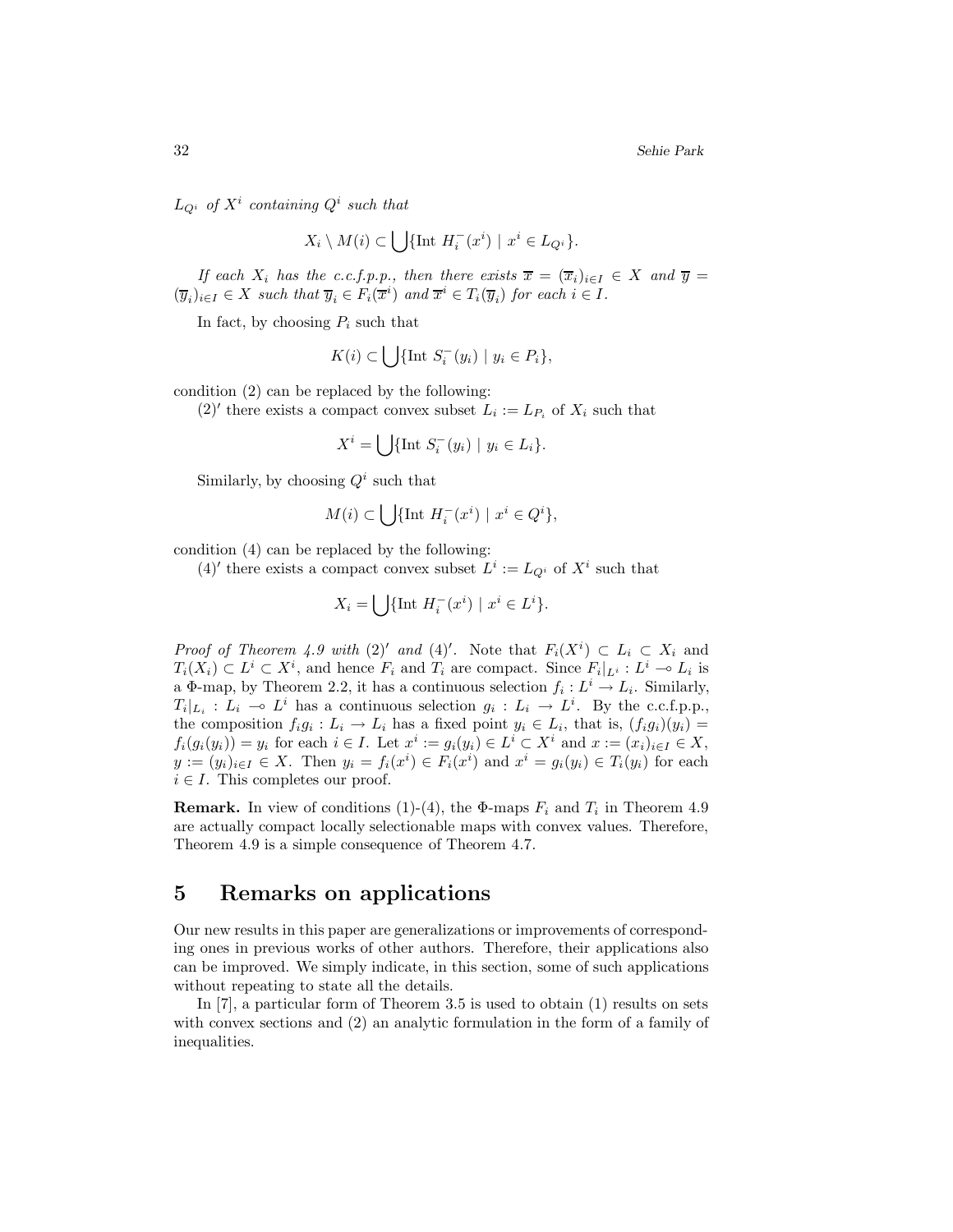In  $[1]$ , Theorem 3.4 are used to obtain  $(1)$  an equilibrium existence theorem for a noncompact abstract economy with arbitrary number of commodities and an infinite number of agents and (2) an existence theorem for a system of variational inequalities (SVI).

In [8], Theorem 4.9 is used to obtain (1) existence theorems of systems of inequalities and (2) systems of minimax theorems.

In [10], particular forms of Theorems 3.5, 4.7, and 4.8 are applied to equilibrium problems with (1) finite families of players and finite families of constraints on strategy sets and (2) finite families of players and two finite families of constraints on strategy sets, under various circumstances.

In [9], particular forms of Theorems  $4.1-4.6$  are applied to (1) equilibrium problems with *m* families of players and 2*m* families of constraints on strategy sets which were introduced by Lin et al. [10] and to (2) abstract economies with two families of players.

In [11], a particular form of Theorem 3.4 is applied to (1) maximal element theorems for a family of multimaps, (2) general equilibrium existence results for generalized abstract economies with infinitely many commodities, infinitely many agents, and general preference correspondences, and (3) general minimax inequalities.

# **References**

- [1] Q. H. Ansari and J. C. Yao, A fixed point theorem and its applications to the system of variational inequalities, *Bull. Austral. Math. Soc.* **54** (1999), 433–442.
- [2] Q. H. Ansari, A. Idzik, and J. C. Yao, Coincidence and fixed point theorems with applications, *Topol. Methods Nonlinear Anal.* **15** (2000), 191–202.
- [3] F. Browder, The fixed point theory of multi-valued mappings in topological spaces, *Math. Ann.* **177** (1968), 283–301.
- [4] G. Fournier and A. Granas, The Lefschetz fixed point theorem for some classes of nonmetrizable spaces, *J. Math. pures et appl.* **52** (1973), 271–284.
- [5] O. Hadžić, Fixed Point Theory in Topological Vector Spaces, Univ. of Novi Sad, Novi Sad, 1984, 337pp.
- [6] A. Idzik, Almost fixed point theorems, *Proc. Amer. Math. Soc.* **104** (1988), 779–784.
- [7] K. Lan and J. Webb, New fixed point theorems for a family of mappings and applications to problems on sets with convex sections, *Proc. Amer. Math. Soc.* **126** (1998), 1127–1132.
- [8] L.-J. Lin, System of coincidence theorems with applications, *J. Math. Anal. Appl.* **285** (2003), 408–418.
- [9] L.-J. Lin and H.I. Chen, Coicidence theorems for families of multimaps and their applications to equilibrium problems, *Abstr. Appl. Anal.* 2003:5 (2003), 295–309.
- [10] L.-J. Lin, S.F. Cheng, X. Y. Liu, and Q. H. Ansari, On the constrained equilibrium problems with finite families of players, *Nonlinear Anal.* **54** (2003), 525–543.
- [11] L.-J. Lin, Z.-T. Yu, Q. H. Ansari, and L.-P. Lai, Fixed point and maximal element theorems with applications to abstract economies and minimax inequalities, *J. Math. Anal. Appl.* **284** (2003), 656–671.